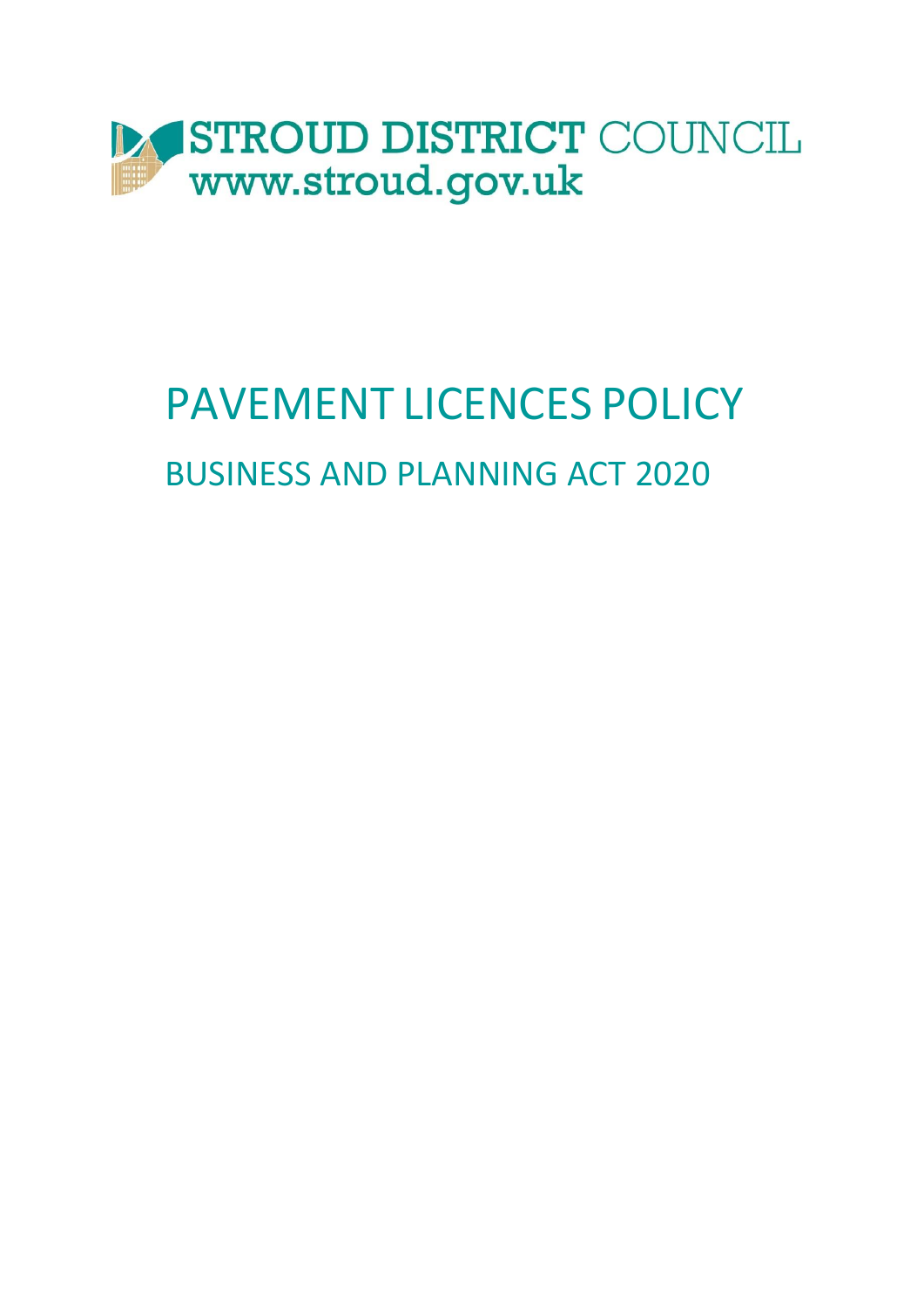## **1 INTRODUCTION**

The Business and Planning Act 2020 was passed to promote economic recovery and growth in response to the economic impacts of the global Covid-19 pandemic.

The Act includes urgent provisions designed to make it easier for premises in England serving food and drink such as bars, restaurants and pubs to seat and serve customers outdoors through temporary changes to planning procedures and alcohol licensing and the issuing of pavement licences

Stroud District Council is the appropriate local authority for issuing pavement licences in Stroud district.

This new pavement licence introduces a streamlined route for businesses such as cafes, restaurants and bars to secure a licence to place furniture on the highway. The aim of the legislation is to support businesses to operate safely while social distancing measures remain in place

The temporary licensing regime will be in place until 30 September 2021 when these provisions are due to expire in accordance with section 10 of the Act.

This policy has been adopted on 3 August 2020 as an emergency measure by Stroud District Council's Head of Health and Wellbeing in accordance with the delegations afforded to him in Stroud District Council's Constitution.

#### **2 SCOPE OF PAVEMENT LICENCES**

This is a temporary measure to support businesses while social distancing measures may still be in place until the end of September 2021.

#### Types of Businesses

Any business which sells food or drink for consumption (on or off the premises) can apply for a pavement licence. Businesses that are eligible include: public houses, cafes, bars, restaurants, snack bars, coffee shops, including where this is ancillary to another main another use, for example supermarkets, or entertainment venues which sell food and drink. The area of pavement must be adjacent to the business location.

#### Activities Permitted

A pavement licence permits the business to place furniture on the pavement to sell or serve food or drink and/or allow it to be used by people for consumption of food or drink supplied from, or in connection with the use of the premises.

#### Locations Permitted

Licences can only be granted in respect of highways listed in section 115A(1) Highways Act 1980. Generally, these are footpaths restricted to pedestrians or are roads and places to which vehicle access is restricted or prohibited. Highways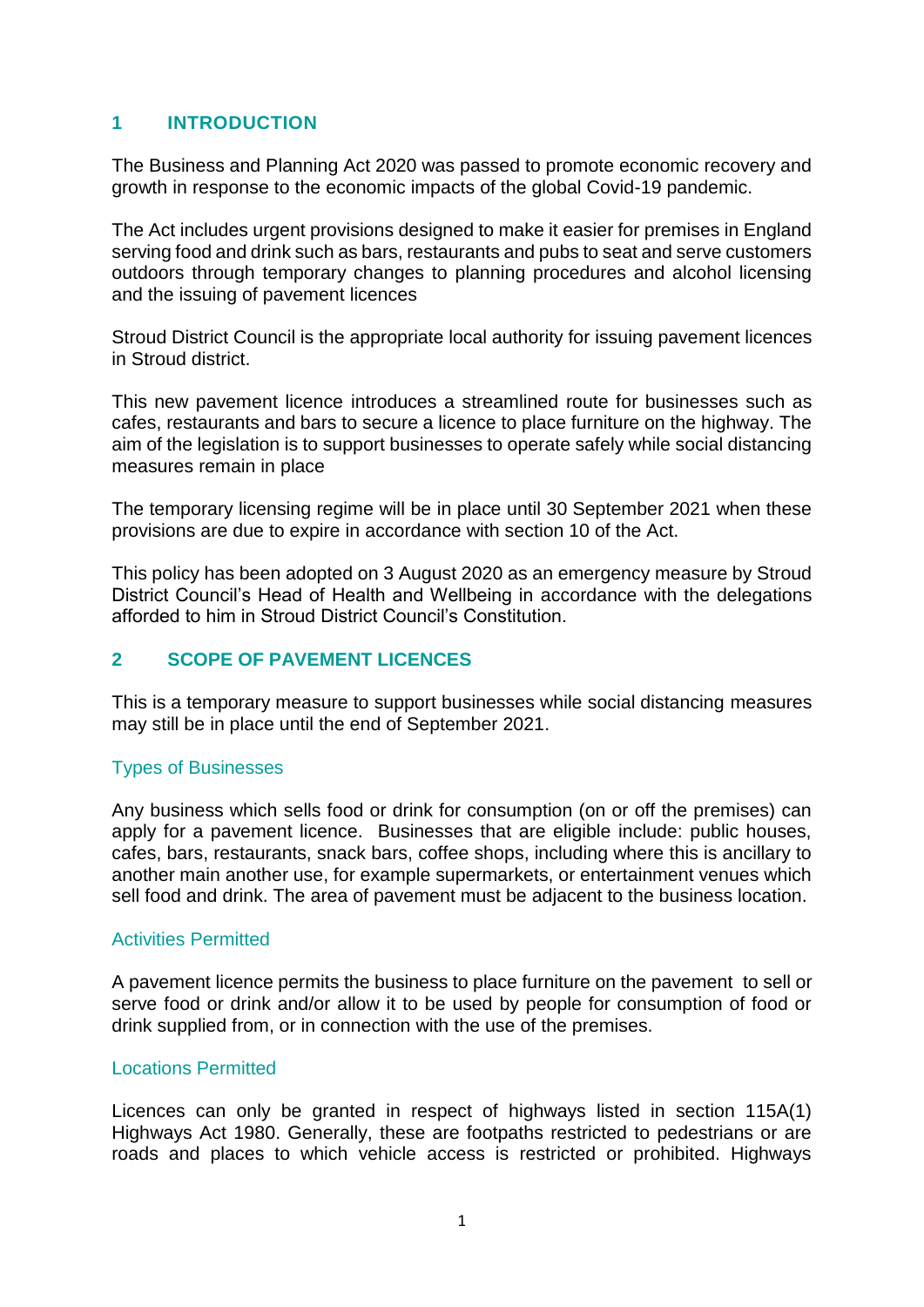maintained by Network Rail or over Crown land are exempt (so a licence cannot be granted).

### Furniture Permitted

The furniture which may be used is:

- counters or stalls for selling or serving food or drink;
- tables, counters or shelves on which food or drink can be placed;
- chairs, benches or other forms of seating; and
- umbrellas, barriers, heaters and other articles used in connection with the outdoor consumption of food or drink

### **3 ON AND OFF SALES OF ALCOHOL**

The Business and Planning Act 2020 provides that businesses that have a premises licence under the Licensing Act 2003 authorising sale of alcohol for consumption on the premises, are automatically given the provision to make off sales of alcohol. This means that where a business holds a Pavement Licence any alcohol purchased within the premises may be consumed outside.

### **4 PLANNING PERMISSION**

Where a pavement licence is granted, the licence holder will also benefit from deemed planning permission to use the land for anything done under the pavement licence.

### **5 STREET DRINKING BANS**

Stroud and Dursley have Public Places Protection Orders which prohibit the drinking of alcohol in the street. These orders will not apply for the area covered by a pavement licence.

### **6 APPLICATION PROCESS**

#### Submission of the Application

An application for a Pavement Licence must be made to the Council on the appropriate form, and accompanied by:

- A plan showing the location of the premises marked by a red line, so the application site can be clearly identified
- A plan clearly showing the proposed area covered by the licence in relation to the highway, if not to scale, with measurements clearly shown. The plan must show the positions and number of the proposed tables and chairs, together with any other items of furniture to be placed on the highway. The plan shall include clear measurements of, for example, pathway width/length, building width and any other fixed item in the proposed area.
- Photos or brochures showing the proposed type of furniture and information on potential siting of it within the area applied.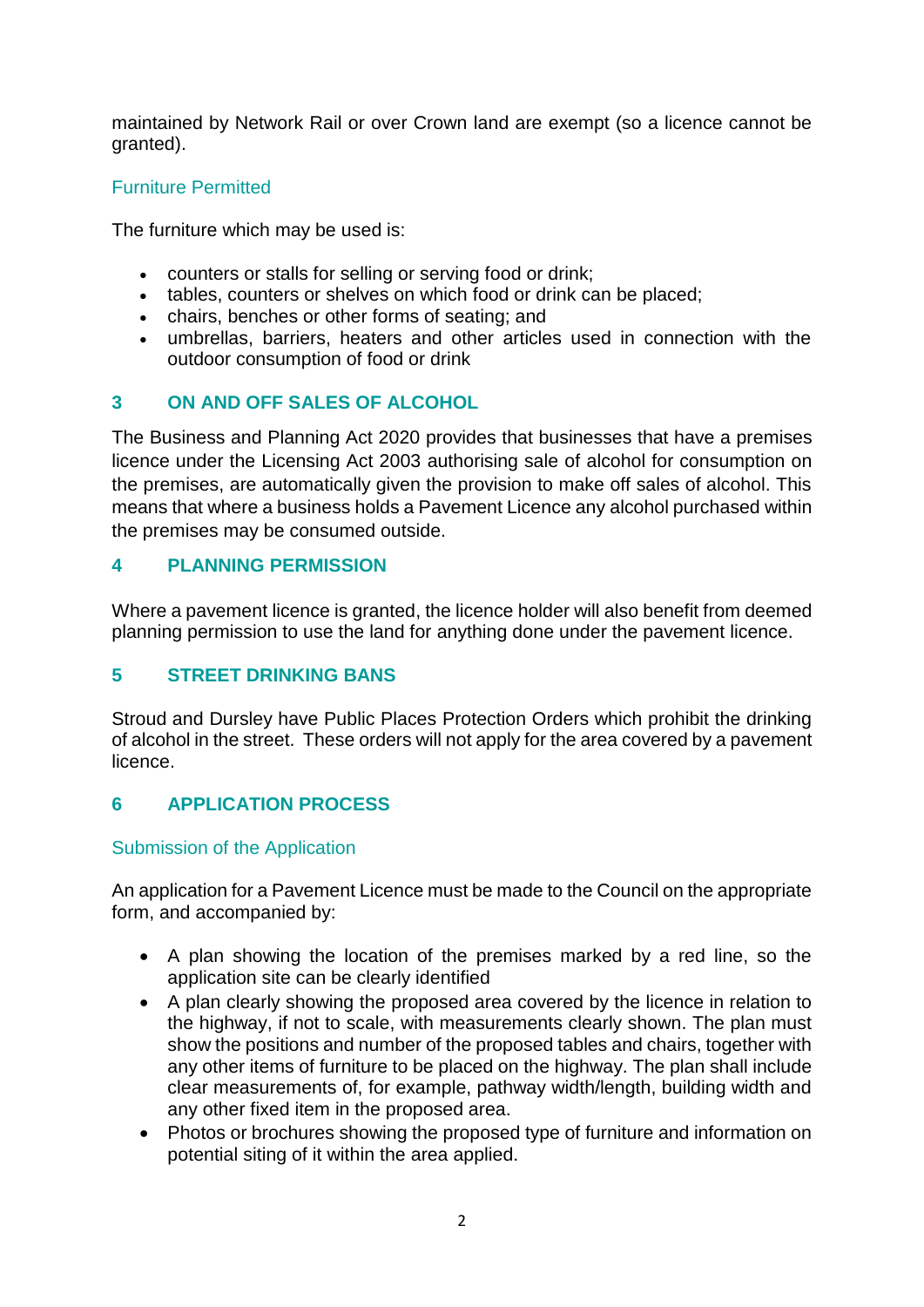The applicant must also have public liability insurance that covers the activity for third party and public liability risks, to a minimum value of £5 million before the licence can be utilised.

An application will not be considered complete (valid) until the application form, all required documents and the application fee have all been received. The public consultation period will not commence until the day after a complete application has been made.

The Application Form is Appendix 1

#### Fee

The fee for applying for a licence under the new process is set locally, but capped at £100. The Council has determined that the fee for applications will be £100.

#### **Consultation**

Applications are consulted upon for 7 days, starting on the day after a valid application is received by the Council.

The Council will publish details of the application on its website at [www.stroud.gov.uk](http://www.stroud.gov.uk/)

The Council is required by law to consult with the Highway Authority. In addition, to ensure that there are no unacceptable detrimental effects arising from the application proposals, the Council will consult with:

- Gloucestershire Highways
- Relevant Town or Parish Council
- Relevant Ward Councillors
- Gloucestershire Police
- Stroud District Council's Environmental Protection Team
- Stroud District Council's Health and Safety Team
- Stroud District Council's Neighbourhood Wardens

From the day after the consultation period ends the Licensing Team has 7 days to make a decision. If the Council fails to make a decision within the 7 days, the pavement licence will be deemed to be granted.

Members of the public and others listed above can contact the Council to make representations.

The Council must take into account representations received during the public consultation period and consider these when determining the application.

#### Site Notice

An applicant for a pavement licence must on the day the application is made, fix a notice of the application to the premises so that the notice is readily visible to, and can be read easily by, members of the public who are not on the premises. The notice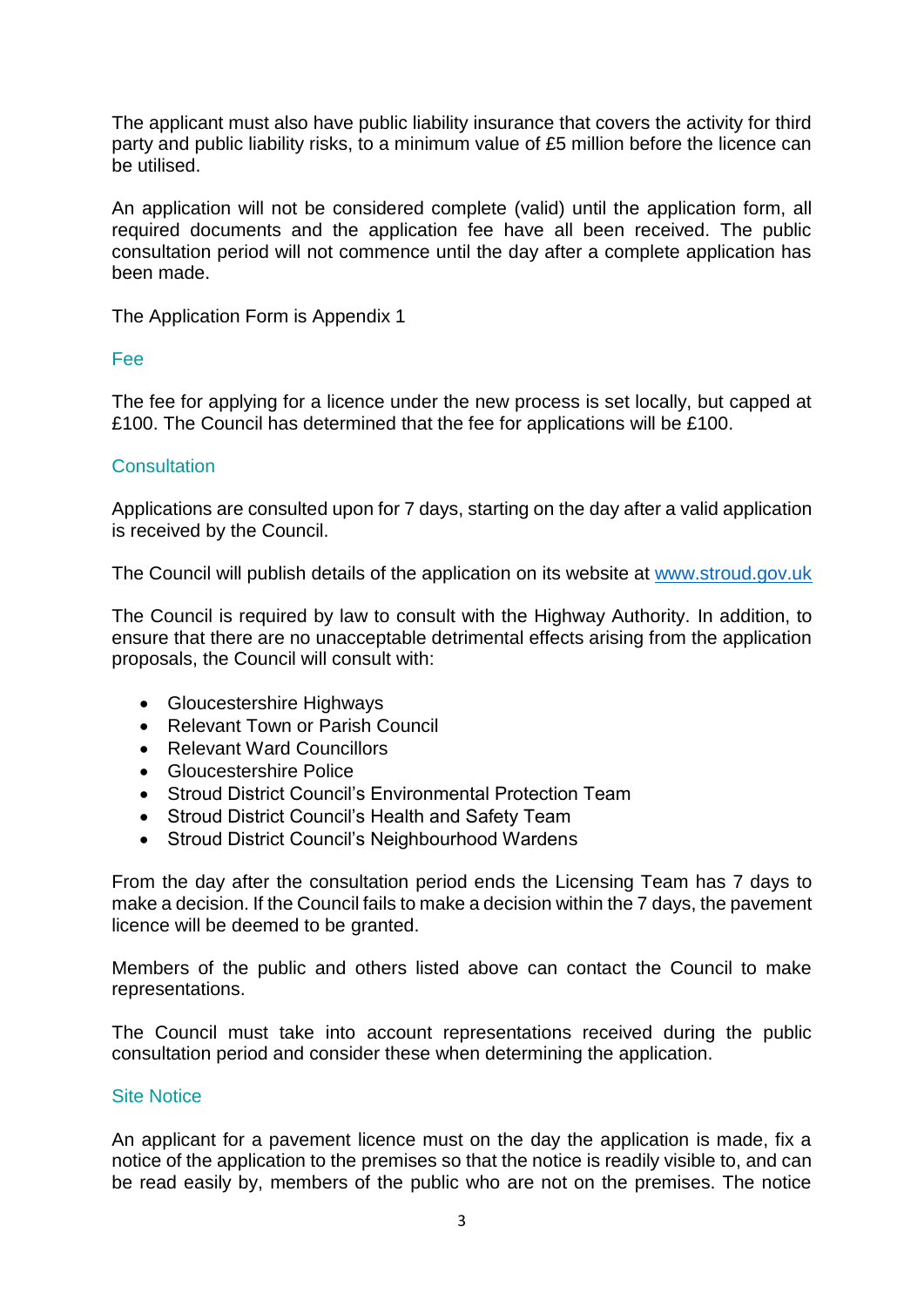must be constructed and secured so that it remains in place until the end of the public consultation period. Evidence of the site notice requirement having been complied with must be supplied to the Council

The Site Notice must:

- state that the application has been made and the date on which it was made:
- state the statutory provisions under which the application is made;
- state the address of the premises and name of the business;
- describe the proposed use of the furniture;
- indicate that representations relating to the application may be made to the Council during the public consultation period and when that period comes to an end;
- state the Council's website where the application and any accompanying material can be viewed during the consultation period;
- state the address to which representations should be sent during the consultation period; and
- the end date of the consultation (7 days starting the day after the application is submitted to the authority).

A template Site Notice is shown as Appendix 2.

### Site Assessment

The following matters will be used by the Council and consultees in considering the suitability of the proposal:

- public health and safety for example, ensuring that uses conform with latest guidance on social distancing and any reasonable crowd management measures needed as a result of a licence being granted and businesses reopening;
- $\bullet$  public amenity will the proposed use create nuisance to neighbouring occupiers by generating anti-social behaviour and litter; and
- accessibility taking a proportionate approach to considering the nature of the site in relation to which the application for a licence is made, its surroundings and its users, taking account of:
	- o any other temporary measures in place that may be relevant to the proposal, for example, the reallocation of road space. This could include pedestrianised streets and any subsequent reallocation of this space to vehicles;
	- o whether there are other permanent street furniture or structures in place on the footway that already reduce access;
	- o the impact on any neighbouring premises;
	- o the recommended minimum footway widths and distances required for access by mobility impaired and visually impaired people as set out in Section 3.1 of [Inclusive Mobility,](https://www.gov.uk/government/publications/inclusive-mobility) and
	- o other users of the space, for example, if there are high levels of pedestrian or cycle movements.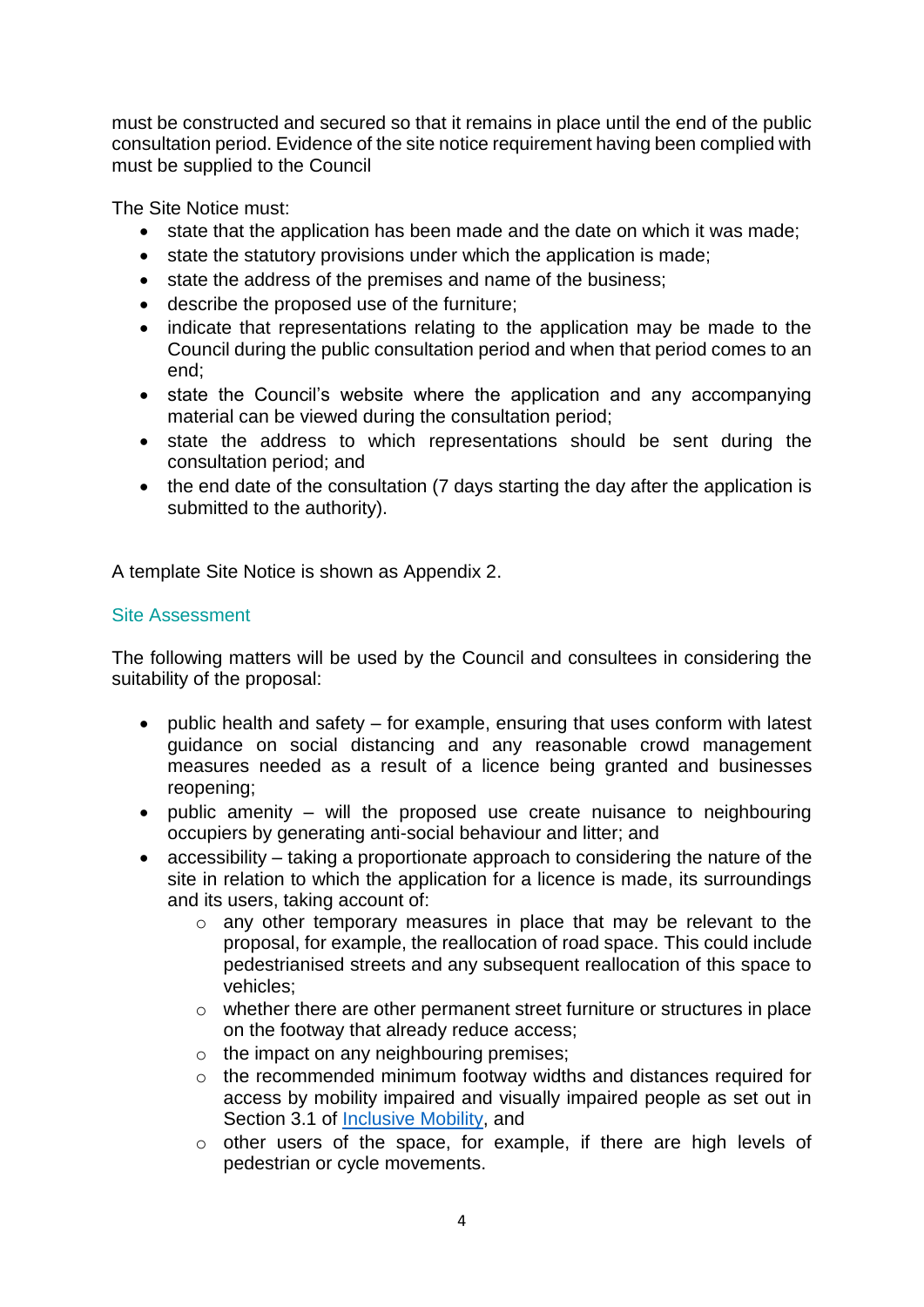Applicants are strongly encouraged to talk to neighbouring businesses and occupiers prior to applying to the local authority, and so take any issues around noise, and nuisance into consideration as part of the proposal. Discussions with neighbours should consider any plans neighbouring businesses have to also place tables and chairs on the highway and plans for customers to queue outside.

#### **Determination**

Once the application is submitted the Council has 14 days from the day after the application is made (excluding public holidays) to consult on, and determine the application. This consists of 7 days for public consultation, and then 7 days to consider and determine the application after the consultation.

If the local authority determines the application before the end of the determination period, the local authority can:

- grant the licence in respect of any or all of the purposes specified in the application,
- grant the licence for some or all of the part of the highway specified in the application, and impose conditions, or
- refuse the application.

If the local authority does not determine the application within the 14-day period, the application will be deemed to have been granted. Consultees will therefore be informed that failure to respond within the stated timeframe will be considered as consent.

#### Approval of Applications

The Council may approve applications meeting the criteria contained within these guidelines.

On approving the application, the Council will issue a Pavement Licence to which conditions will be attached. The licence will also contain specific terms such as days and hours when tables and chairs are permitted and the appearance and location of the furniture corresponding to the application.

A copy of the Council's standard conditions, which will be attached to all Pavement Café Licences are shown at Appendix 3. Additional conditions may be attached if the Council considers it appropriate in the circumstances of any particular case.

The Council generally will only permit Pavement Cafés to operate between 08:00 and 22:00hrs. Applicants are encouraged to not apply outside of these times.

Applications outside these hours will be assessed in terms of the criteria detailed above regardless of whether objections have been made or not. The Council however retains the right to specify permitted hours of trading that are less than those specified above in appropriate circumstances.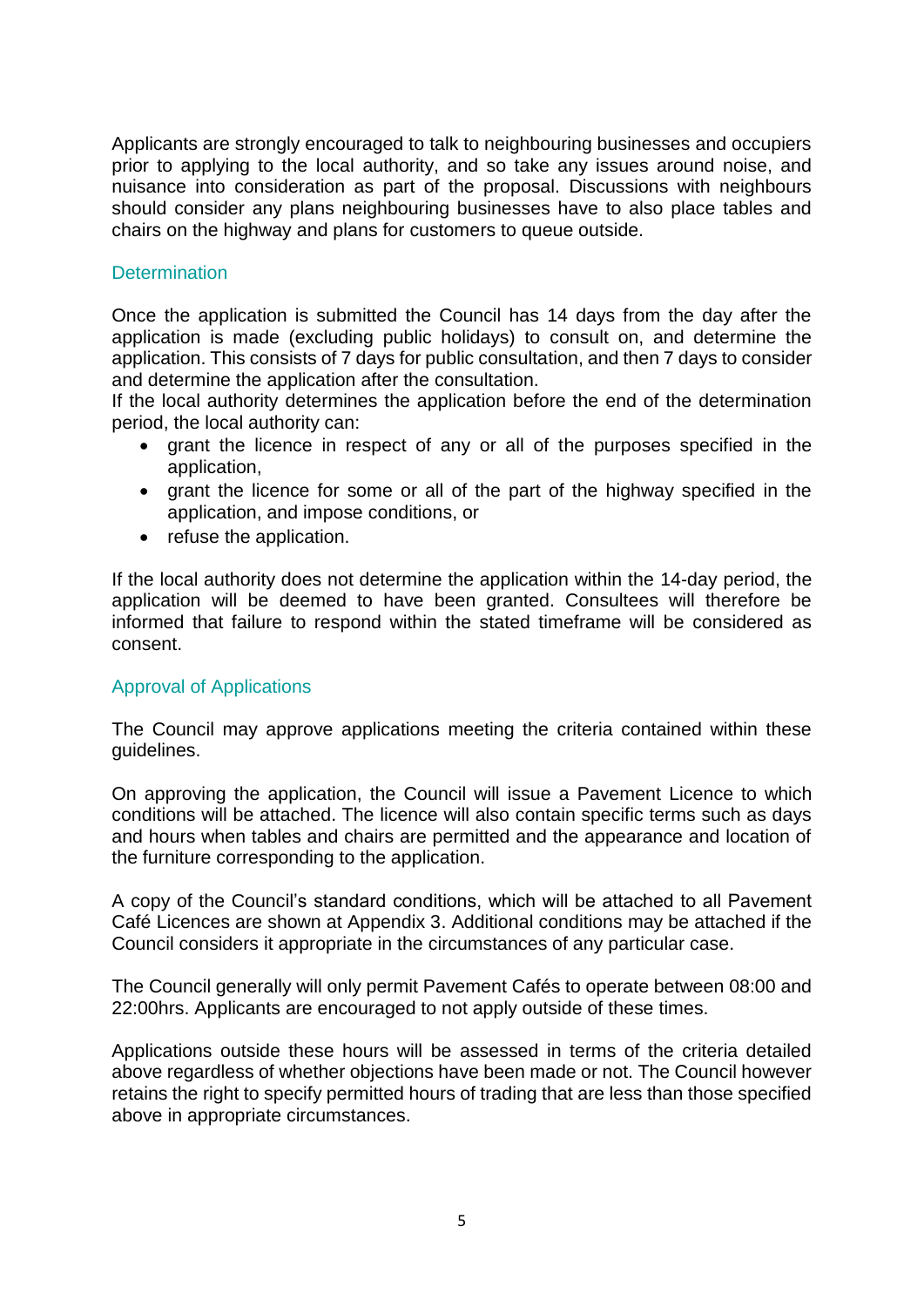## **7 LICENCE DURATION**

If the Council determines an application before the end of the determination period (which is 7 days, beginning with the first day after the public consultation period, excluding public holidays) the Council can specify the duration of the licence, subject to a minimum duration of 3 months.

The expectation from the Government is that local authorities will grant licences for 12 months or more unless there are good reasons for granting a licence for a shorter period such as plans for future changes in use of road space. As such, the Council will normally grant applications until 30 September 2021.

If a licence is 'deemed' granted because the authority does not make a decision on an application before the end of the determination period, then the licence will be valid for one year.

A licence granted or deemed to be granted will not be valid beyond 30 September 2021.

#### **8 REFUSAL OF APPLICATIONS**

If the site is deemed unsuitable for a pavement licence, or if relevant representations are made which cannot be mitigated by conditions then the application may be refused.

There is no statutory appeal process against a decision to refuse an application.

If not satisfied with a decision an applicant, make written representation to Stroud District Council's Director of Place within 14 days of being notified. The Director will review the decision within 28 days.

### **9 CONDITIONS**

The Council's standard conditions can be found at Appendix 3. In some cases, extra measures may be required. This will be determined when assessing any application, on a case by case basis, and the council will confirm the reasons why any additional conditions have been imposed.

The Act contains two national conditions that all granted and deemed granted licences must adhere to if the council fails to publish their own conditions, or the published conditions fail to make provision for observing the national conditions. The two conditions are:

- $\Box$  a no-obstruction condition
- $\square$  a smoke free seating condition

The council's conditions include the national conditions.

The Act also allows for the Secretary of State to produce via regulations conditions for pavement licences, and to stipulate whether these conditions have effect as well as,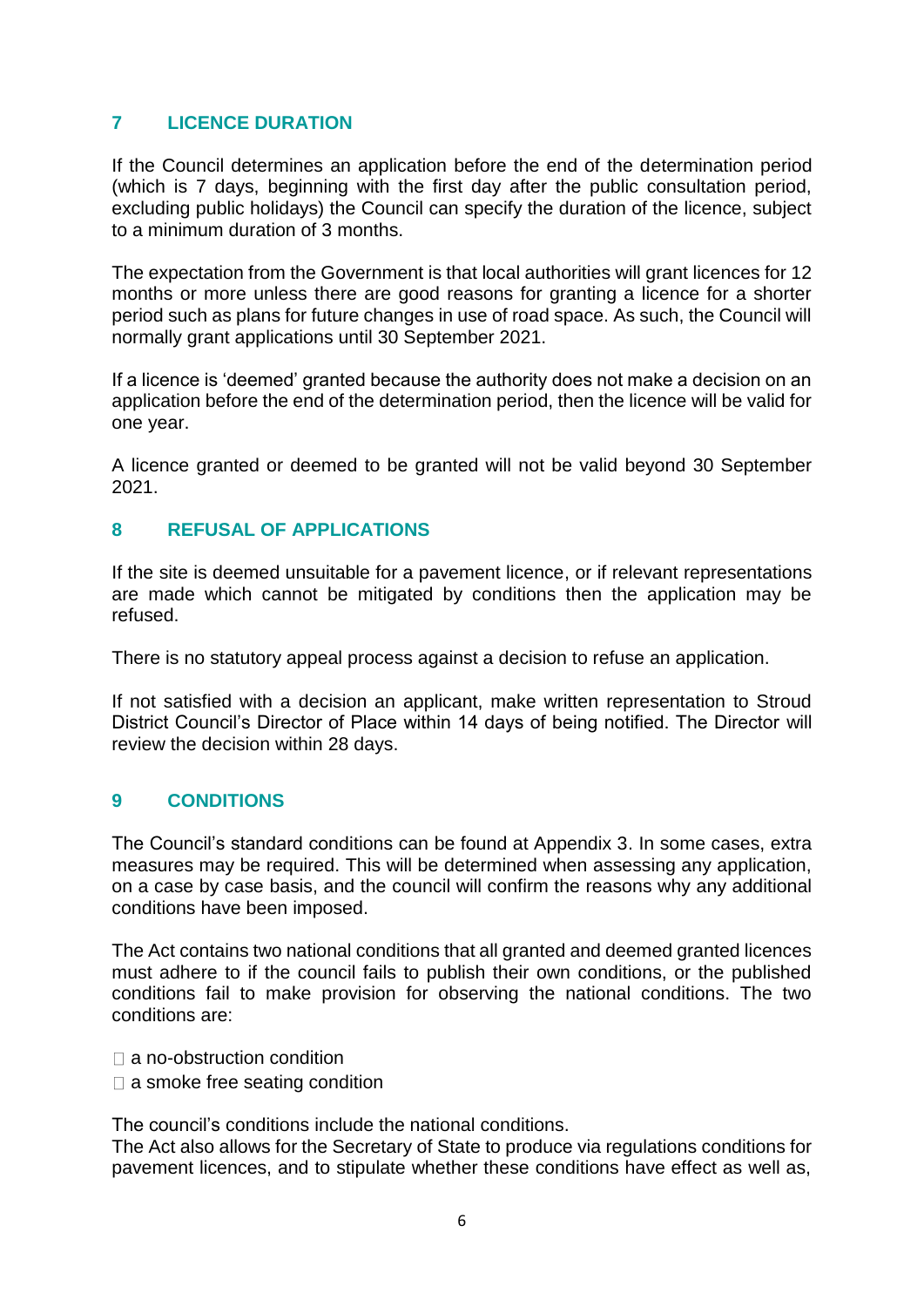or instead of, the conditions placed on a licence by the council. If such conditions are created, this guidance will be amended to reflect them, and all licence holders will be notified of any changes this may create.

Where a local authority sets a local condition that covers the same matter as set out in national conditions, then the locally set condition takes precedence over the national condition where there is reasonable justification to do so.

### **10 ENFORCEMENT**

The Council aims to work closely with other enforcement authorities to enforce the provisions of all appropriate legislation. It remains the case that an obstruction of the Highway is an offence under The Highways Act 1980 and will be dealt with by the Highways Authority or the Police.

Obtaining a licence does not confer the holder immunity in regard to other legislation that may apply, e.g. Public Liability, Health & Safety at Work, Food Hygiene and Safety, Alcohol and Entertainment Licensing, Social distancing controls, and applicants must ensure all such permissions are in place prior to applying.

If a condition imposed on a licence either by the Council or via a National Condition is breached the Council will be able to issue a notice requiring the breach to be remedied and the authority can take action to cover any costs.

The authority may revoke a licence in the following circumstances:

1. For breach of condition (whether or not a remediation notice has been issued), or 2. Where:

- there are risks to public health or safety for example by encouraging users to breach government guidance on social distancing by placing tables and chairs too close together;
- the highway is being obstructed (other than by anything permitted by the licence);
- $\bullet$  there is anti-social behaviour or public nuisance for example, the use is increasing the amount of noise generated late at night or litter is not being cleaned up;
- it comes to light that the applicant provided false or misleading statements in their application – for example they are operating a stall selling hot food but had applied for a licence where tables and chairs on which drinks could be consumed; or
- the applicant did not comply with the requirement to affix the notice to notify the public for the relevant period.

3. The Council may also revoke the licence where all or any part of the area of the relevant highway to which the licence relates has become unsuitable for any purpose for which the licence was granted or deemed to be granted. For example, the licensed area (or road adjacent) is no longer to be pedestrianised. The Council will give reasons where these powers are used.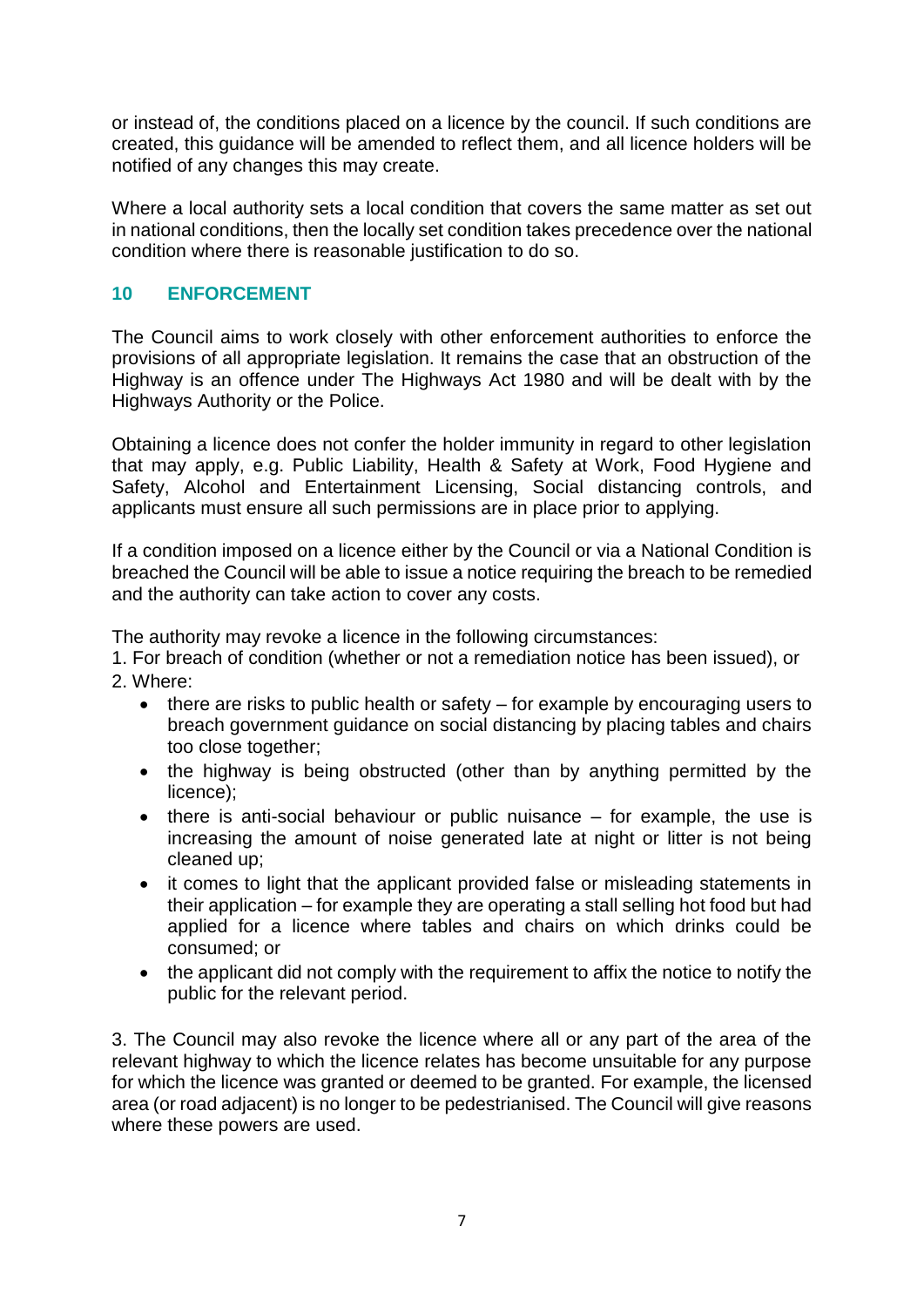#### **11 REVIEW PROCEDURES**

This Policy covers the Temporary Permission for Pavement Licences under the Business and Planning Act which are scheduled to expire on 30 September 2021. This Policy will be reviewed from time to time should changes occur in relevant legislation, relevant social distancing measures or as a result of local considerations within the Stroud District.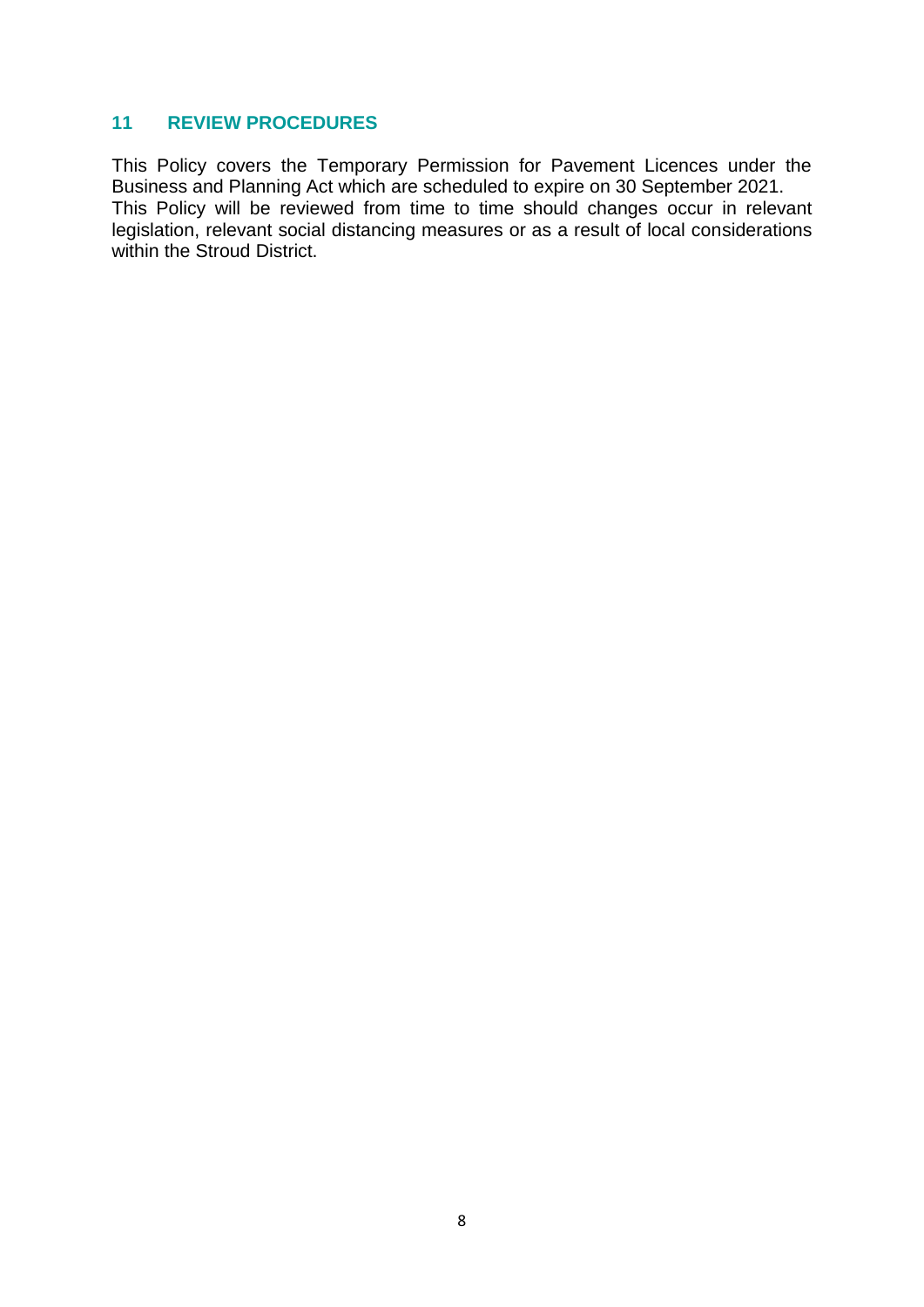# **APPENDIX 1 – APPLICATION FORM**

| <b>BUSINESS AND PLANNING ACT 2020</b> | <b>APPLICATION FOR THE GRANT OF A</b><br><b>PAVEMENT LICENCE</b> |
|---------------------------------------|------------------------------------------------------------------|
|---------------------------------------|------------------------------------------------------------------|

#### **(Pavement Licences are processed in accordance with Stroud District Council's Pavement Licence Policy available on [www.stroud.gov.uk\)](http://www.stroud.gov.uk/)**

| <b>APPLICANT DETAILS</b> |                |                 |          |  |
|--------------------------|----------------|-----------------|----------|--|
| Title:                   | First name(s): |                 | Surname: |  |
| Postal Address:          |                |                 |          |  |
|                          |                |                 |          |  |
|                          |                |                 |          |  |
| Post Town:               |                | Post Code:      |          |  |
| Phone (Home):            |                | Phone (Mobile): |          |  |
| e-mail address:          |                |                 |          |  |
| Date of Birth:           |                | NI number:      |          |  |

| <b>BUSINESS PREMISES DETAILS</b>                                                                                       |
|------------------------------------------------------------------------------------------------------------------------|
| <b>Trading Name:</b>                                                                                                   |
| Postal Address:                                                                                                        |
| USE OF THE BUSINESS PREMISES                                                                                           |
| Which of the following is the above business premises used for? (please select <b>ONE</b> of the following<br>options) |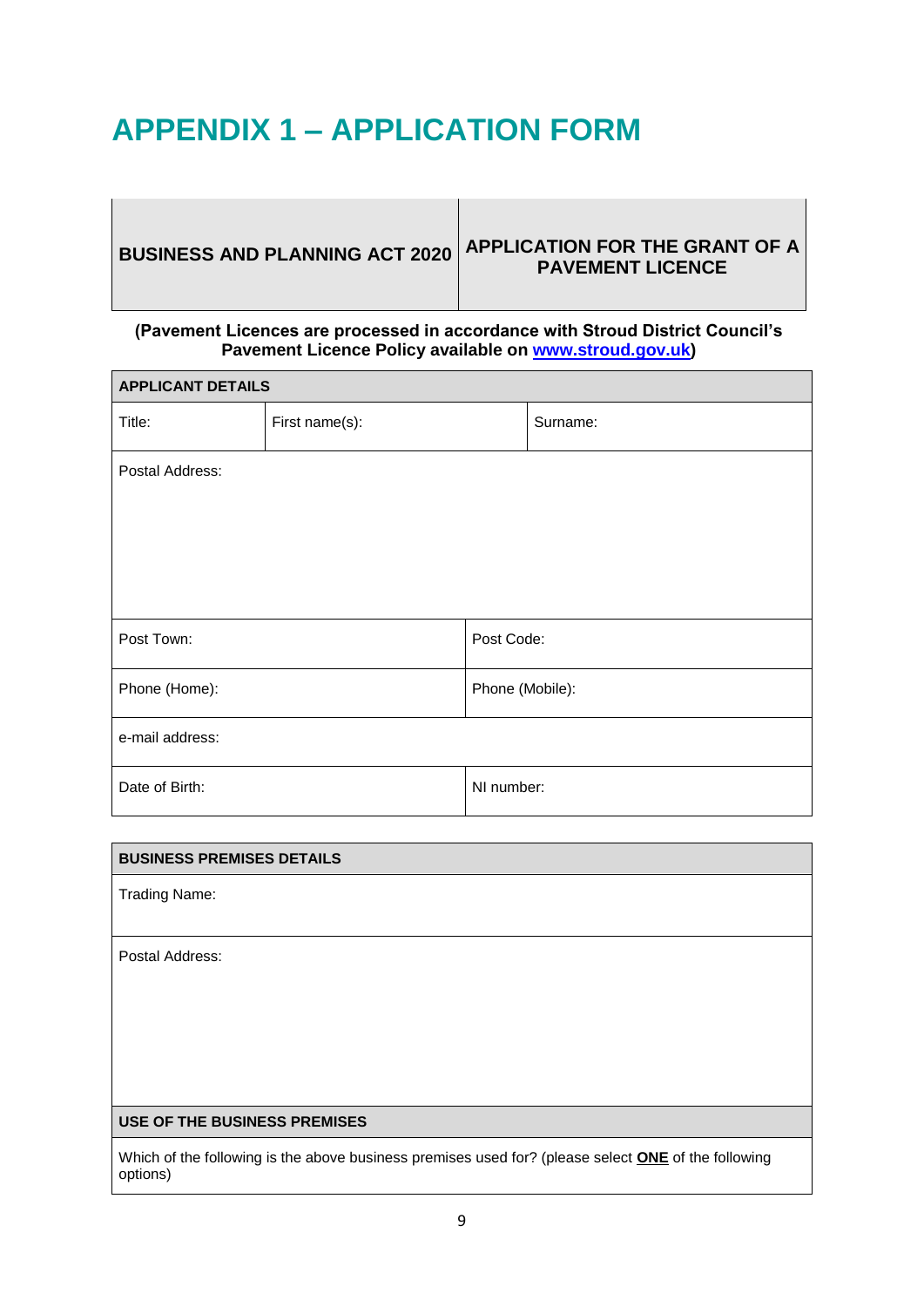| Use as a public house, wine bar or other drinking establishment                |  |
|--------------------------------------------------------------------------------|--|
| Other use for the sale of food or drink for consumption on or off the premises |  |
| Both of the above uses                                                         |  |

#### **AREA OF HIGHWAY PROPOSED TO BE USED**

Please provide a description of the area of the highway to which this application relates: (Please note you are required to submit a scale plan of this area with your application)

#### **RELEVANT PURPOSE THE APPLICATION RELATES TO:**

Which of the following relevant purposes do you wish to put furniture on the highway for? (please select **ONE** of the following options)

To sell or serve food or drink supplied from, or in connection with relevant use of, the premises

For the purpose of consuming food or drink supplied from, or in connection with relevant use of, the premises

Both of the above purposes

#### **DAYS AND TIMES**

During what times do you propose to place furniture on the highway on each of the following days: Please use the 24hr clock.

| Mondays    | to | Fridays   | to |
|------------|----|-----------|----|
| Tuesdays   | to | Saturdays | to |
| Wednesdays | to | Sundays   | to |
| Thursdays  | to |           |    |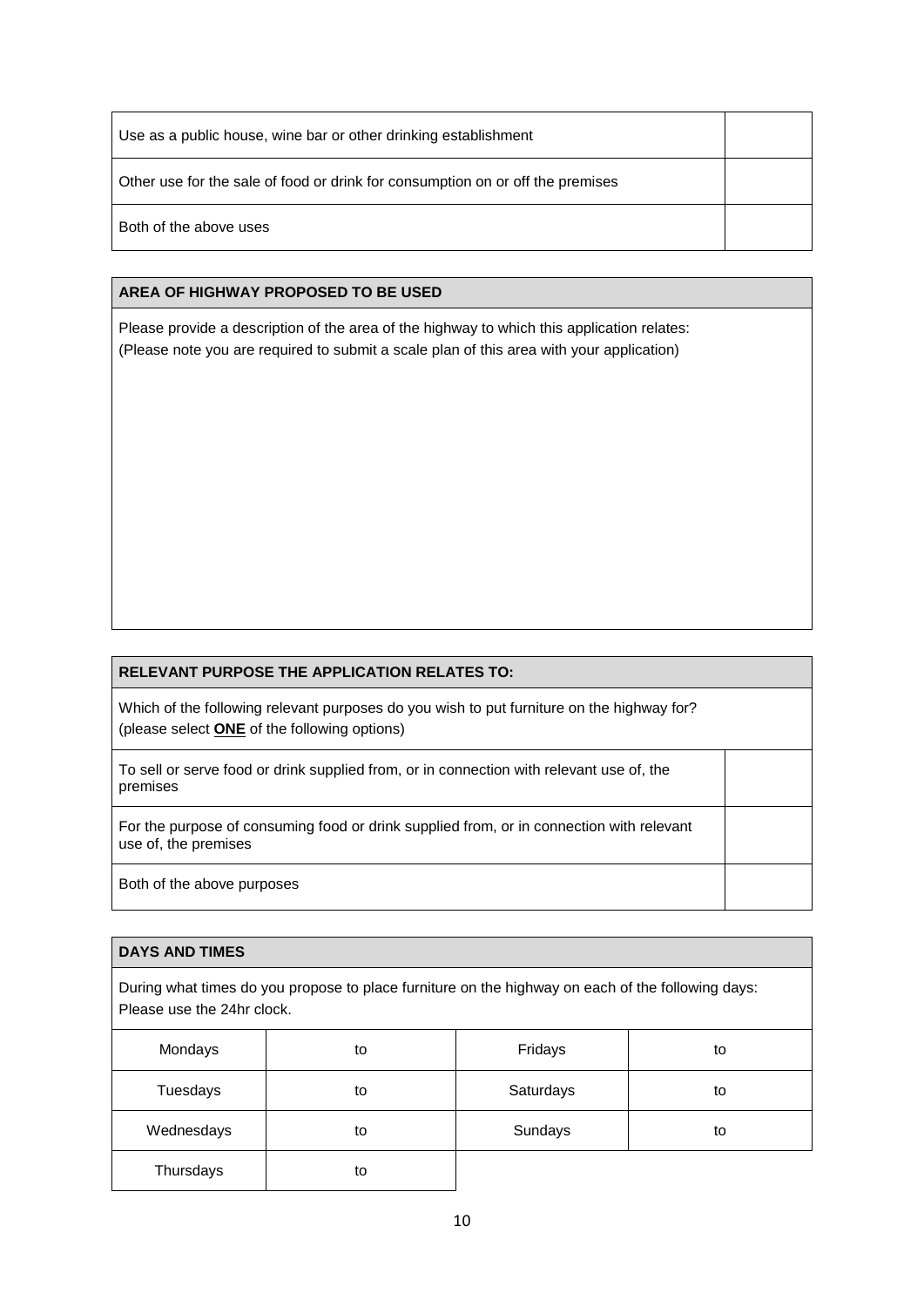#### **FURNITURE TO BE PLACED ON THE HIGHWAY**

Please provide a description of the furniture you propose to place on the highway for example type and materials, quantity.

(Please note you are required to provide photographs or brochures of the proposed furniture with your application)

#### **DATE OF APPLICATION**

Please state the date that this application for a Pavement Licence is being submitted

#### **DECLARATIONS BY APPLICANT**

I understand that I am required to give notice of my application in accordance with the requirements of the Business and Planning Act 2020 and that failing to do so will lead to the revocation of any licence granted.

I understand I must hold and maintain public liability insurance up to a value of £5million.

I understand my application will not be considered to be complete until all the required documents and information have been provided and the application fee of £100 has been paid.

I understand that the application fee paid is non-refundable if my application is refused or if any licence granted is subsequently surrendered or revoked.

I understand that the Authority is under a duty to protect the public funds it administers, and to this end may use the information I have provided on this form for the prevention and detection of fraud. I understand that it may also share this information with other bodies responsible for auditing or administering public funds for these purposes.

I declare that the information given above is true to the best of my knowledge and that I have not wilfully omitted any necessary material. I understand that if there are any wilful omissions, or incorrect statements made, my application may be refused without further consideration or, if a licence has been issued, it may be liable to revocation.

I understand that the Authority is collecting my data for the purposes described on this form and will not be used for any other purpose, or passed on to any other body, except as required by law, without my consent.

Signature:

Print Name: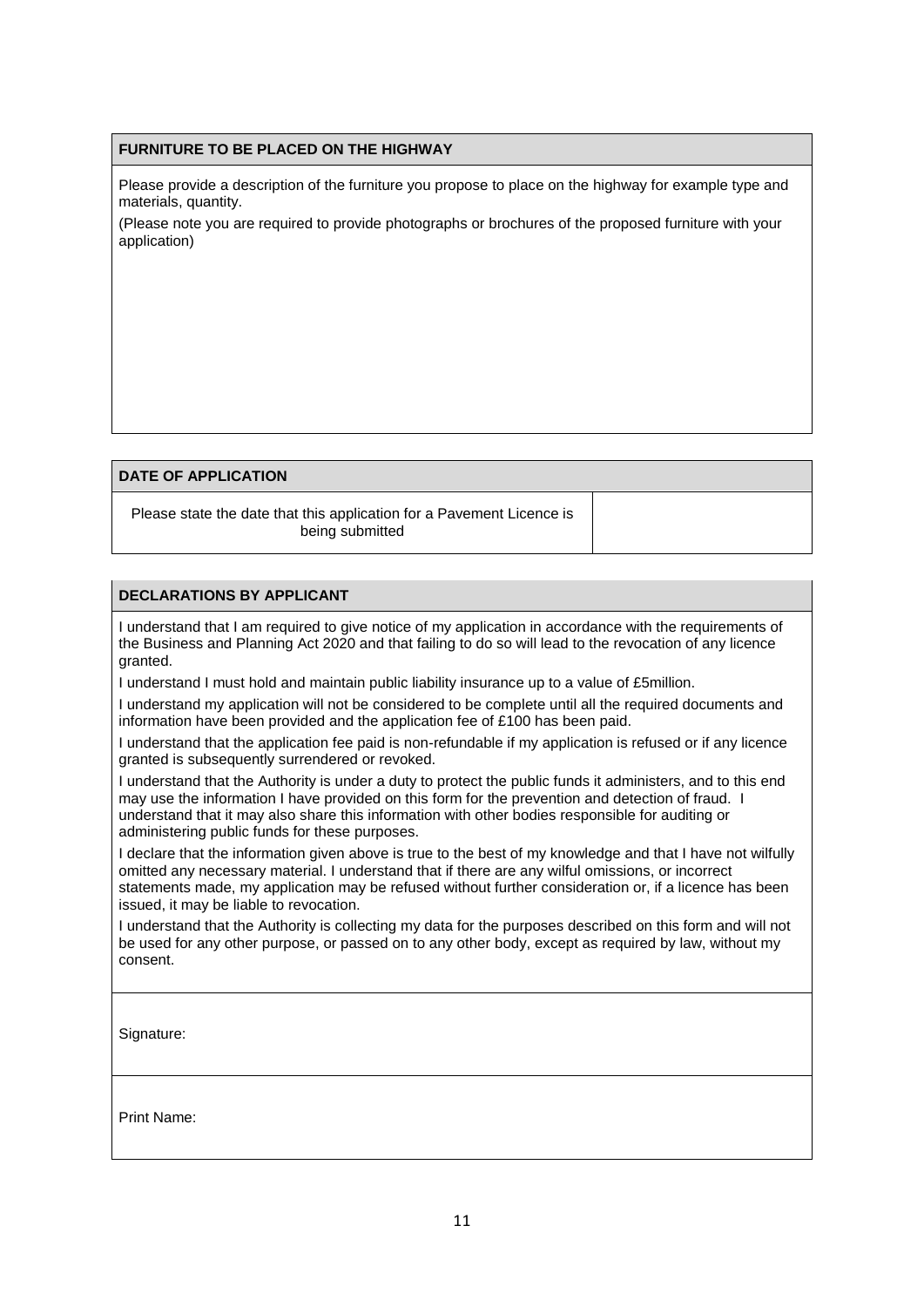Date:

#### **Data Protection Statement:**

We will only use your personal information gathered for the specific purposes of your application. We will not give information about you to anyone else or use information about you for any other purpose, unless the law allows us to. Further privacy information can be found on our website [www.stroud.gov.uk](http://www.stroud.gov.uk/)

Please email this form with all relevant documents listed below to [licensing@stroud.gov.uk](mailto:licensing@stroud.gov.uk)

The following Documents should be submitted with this form

- 1. A plan showing the location of the premises marked by a red line
- 2. A plan clearly showing the proposed area to be covered by the pavement licence in relation to the highway, if not to scale, with measurements clearly shown. The plan must include:
	- $\circ$  positions and number of the proposed tables and chairs and any other items of furniture to be placed on the highway.
	- o building line
	- $\circ$  kerb line
	- o furniture layout
	- o points of access and egress
	- $\circ$  position of any lighting columns, litter bins, road signs or other existing street furniture
- 3. Photos or brochures showing the proposed type of furniture
- 4. Evidence of public liability insurance that covers the activity for third party and public liability risks, to a minimum value of £5 million
- 5. Photograph showing that the public notice has been placed at the proposed site
- 6. Evidence of payment of fee which will be either on-line payment receipt or telephone payment receipt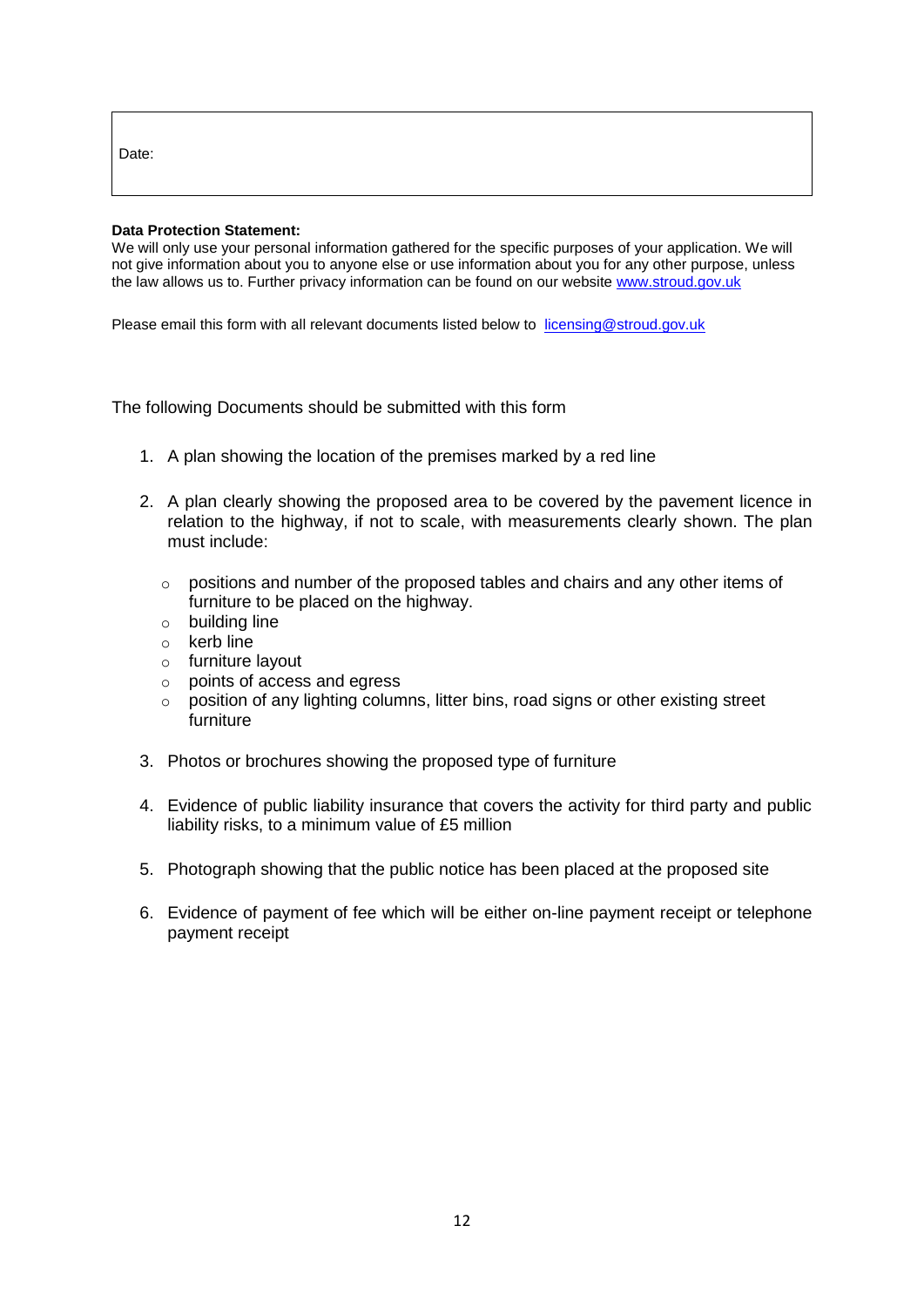# **APPENDIX 2 - TEMPLATE SITE NOTICE**

# **BUSINESS AND PLANNING ACT 2020 NOTICE OF APPLICATION FOR GRANT OF A PAVEMENT LICENCE**

| I/ we have applied to Stroud District Council for a pavement licence at:                                                           |
|------------------------------------------------------------------------------------------------------------------------------------|
|                                                                                                                                    |
| The application is for:                                                                                                            |
|                                                                                                                                    |
| Any person wishing to make representations to this application may do<br>so by emailing licensing@stroud.gov.uk before the end of: |
| The application and information submitted with it can be viewed at:<br>www.stroud.gov.uk                                           |
|                                                                                                                                    |
|                                                                                                                                    |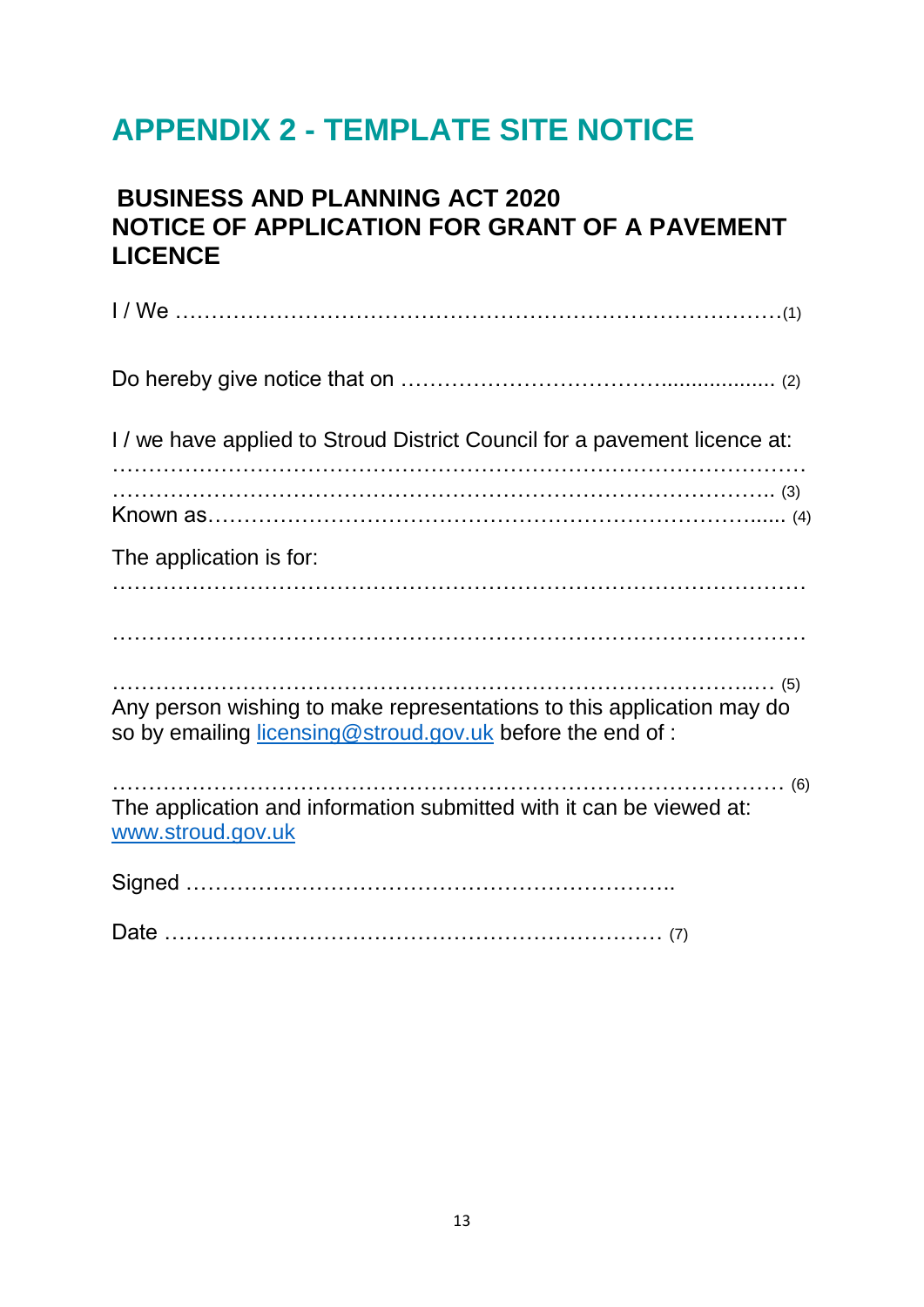# **Guidance notes on completing this notice of application**

Complete the notice by putting the following information in the numbered spaces:

(1) Name of the applicant

.

- (2) Date the application is made (submitted)
- (3) Postal address of the premises
- (4) Name the premises is known by

(5) Brief description of application (e.g outdoor seating to the front of the premises for serving of food and drink).

(6) Last date for representations being the date 7 days after the date the application is submitted to the local authority (excluding public holidays) (7) The date the notice was placed (must be the same date as (2) above)

On the same day that the application is made, a completed copy of this notice must be fixed to the premises so that it is readily visible to, and can be read easily by, members of the public who are not on the premises. It should be secured so that the notice remains in place until the end of the 7-day public consultation period which will start the day after the application is made

**Failure to comply with this requirement will make the application invalid or may lead to the revocation of any licence granted or deemed granted.**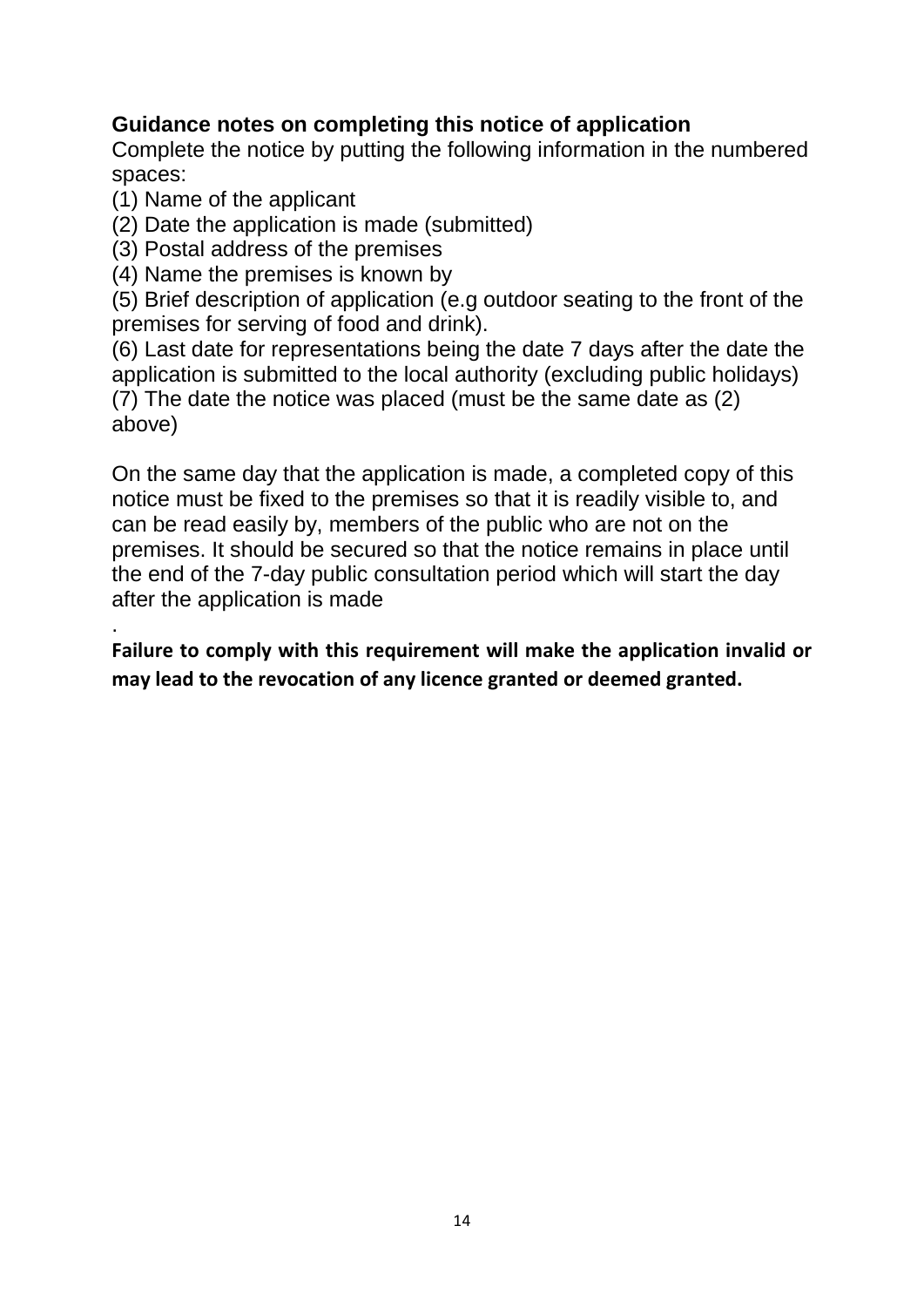# **APPENDIX 2 - STROUD DISTRICT COUNCIL CONDITIONS FOR PAVEMENT LICENCES**

Please note that these conditions are not an exhaustive list. Each application will be considered on its own merits and individual, specific conditions may be attached where deemed appropriate.

Where a licence is deemed granted, the applicant is deemed to be a 'licence holder' and is required to comply with all of the below conditions. In such circumstances, references to 'licensed area' should be understood to mean the area proposed for licensing within the application.

#### National Conditions

1. The licence holder must ensure that no activity undertaken by them by the placing of furniture on the highway will:

(a) prevent traffic, other than vehicular, from:

(i) entering the relevant highway at a place where such traffic could otherwise enter it (ignoring any pedestrian planning order or traffic order made in relation to the highway),

- (ii) passing along the relevant highway, or
- (iii) having normal access to premises adjoining the relevant highway,

(b) prevent any use of vehicles which is permitted by a pedestrian planning order or which is not prohibited by a traffic order.

(c) prevent statutory undertakers having access to any apparatus of theirs under, in, on, or over the highway, or

(d) prevent the operator of an electronic communications code network having access to any electronic communications apparatus kept installed for the purposes of that network under, in, on or over the highway.

2. The licence holder must ensure clear routes of access are maintained, taking into account the needs of disabled people, and the recommended minimum footway widths and distances required for access by mobility impaired and visually impaired people as set out in the Department for Transport's Inclusive [Mobility document.](https://www.gov.uk/government/publications/inclusive-mobility)

3. Where the furniture to be put on the relevant highway consists of seating for use by persons for the purpose of consuming food or drink, the licence holder must make reasonable provision for seating where smoking is not permitted.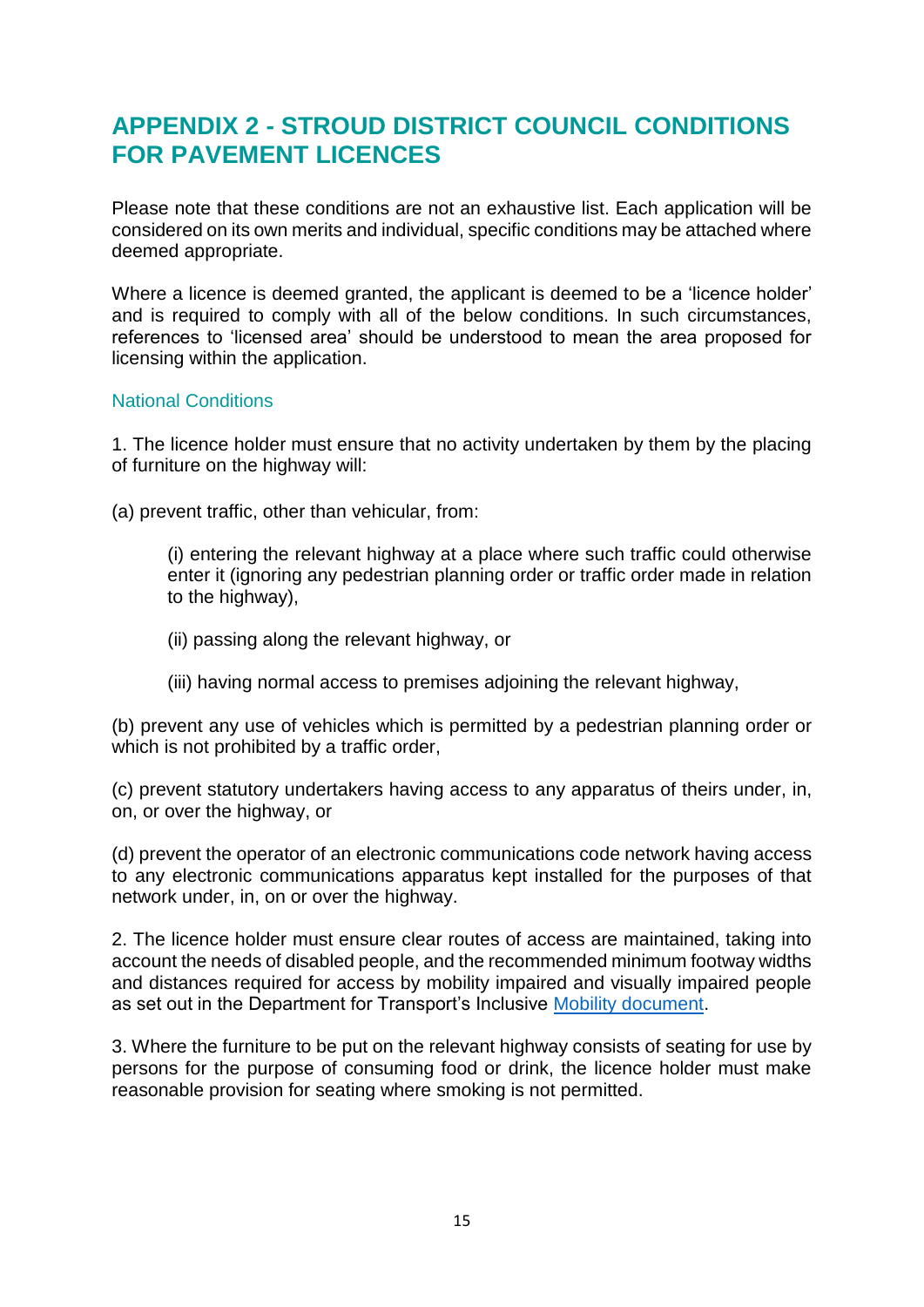#### Local Conditions

4. Permission to operate under a pavement licence does not imply an exclusive right to the area of public highway. The licence holder must be aware that Stroud District Council and others (e.g. town and parish councils, police, highways authority, statutory undertakers) will need access at various times (including emergencies) for maintenance, installation, special events, improvements or any other reasonable cause. This may mean that area covered by the pavement licence will need to cease operating and/or be removed for a period of time. On these occasions there would be no compensation for loss of business.

5, Tables and chairs must not be placed in position outside of permitted times. When the licence is not in use, all tables and chairs and other furniture must be stored securely inside a premises away from the highway.

6. The licence holder must ensure that furniture is positioned in such a way so as to ensure compliance with the relevant Government guidance on social distancing that is in place at any particular time and that staff can service the space in a manner that does not compromise their health and safety or the health and safety of customers.

7. Unless another more restrictive condition has been attached to the licence in response to particular concerns raised during the public consultation period, the licence holder must not place any furniture on the highway in pursuance of this licence before 08:00hrs on any day and must remove all furniture placed on the highway in pursuance of this licence when the premises close or by 22:00hrs on any day, whichever is the earliest.

8.The licence holder must at all times hold a current certificate of insurance that covers the activity for third party and public liability risks, to a minimum value of £5 million.

9. The area of the highway covered by the licence must be kept clean and tidy at all times. This will include washing down the area, and removing any refuse and litter on the highway in the vicinity of the removable furniture.

10. The licence holder shall not use or allow to be used any music playing, music reproduction or sound amplification apparatus or any musical instruments, radio, or television receiving sets in the area of the highway covered by the licence.

11. The licence holder is not to make or cause to be made any claim against the District or County Council in the event of any property of the licence holder becoming lost or damaged in any way from whatever cause.

12. An unimpeded pedestrian route must be maintained at all times for people wishing to use the footway as per the National Licence Conditions

13.Tables and chairs and other furniture placed in the area of the highway covered by the licence must not cause an obstacle to independent mobility for blind and partially sighted people when using pavements.